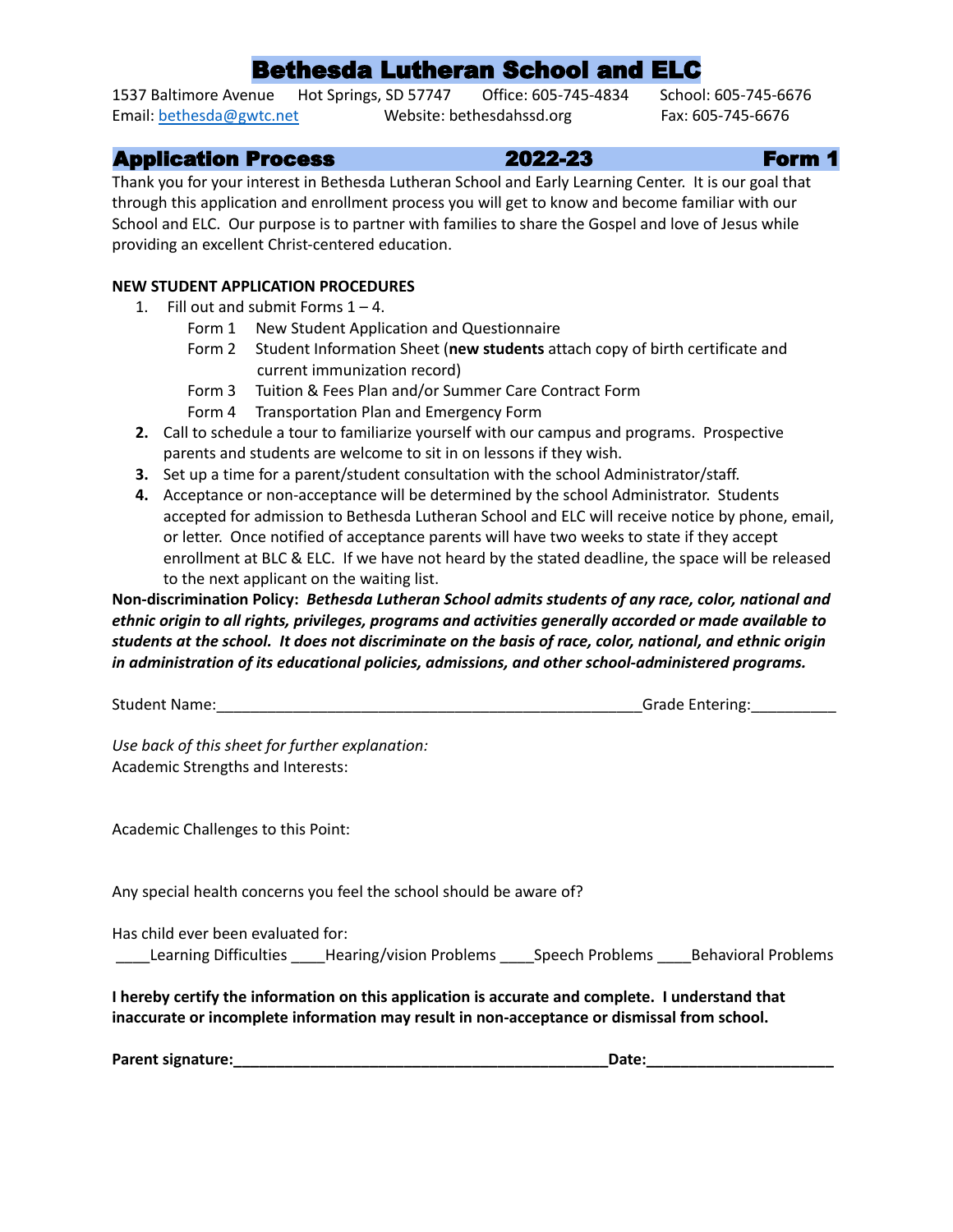1537 Baltimore Avenue Hot Springs, SD 57747 Office: 605-745-4834 School: 605-745-6676 Website: bethesdahssd.org Fax: 605-745-6676

| <b>New &amp; Returning Students Information</b>                                                                                                                                                                                                    |  | <b>2022-23</b> | Form <sub>2</sub> |
|----------------------------------------------------------------------------------------------------------------------------------------------------------------------------------------------------------------------------------------------------|--|----------------|-------------------|
| ** Returning Students—Only update information sections below that have changed.                                                                                                                                                                    |  |                |                   |
| Applying for Grade: _____________ School Year: _______________                                                                                                                                                                                     |  |                |                   |
| Student's Name: (Last)___________________________________(First)____________________________(MI)________                                                                                                                                           |  |                |                   |
|                                                                                                                                                                                                                                                    |  |                |                   |
|                                                                                                                                                                                                                                                    |  |                |                   |
|                                                                                                                                                                                                                                                    |  |                |                   |
|                                                                                                                                                                                                                                                    |  |                |                   |
| Resident of School District:                                                                                                                                                                                                                       |  |                |                   |
| Parents' Marital Status: Married living together Married living apart Divorced Widowed                                                                                                                                                             |  |                |                   |
| If divorced, who has legal custody of the student? Father___ Mother___ Joint___                                                                                                                                                                    |  |                |                   |
| Who does the student live with? Father____ Mother____ Joint___                                                                                                                                                                                     |  |                |                   |
| <b>FATHER/GUARDIAN</b>                                                                                                                                                                                                                             |  |                |                   |
|                                                                                                                                                                                                                                                    |  |                |                   |
|                                                                                                                                                                                                                                                    |  |                |                   |
|                                                                                                                                                                                                                                                    |  |                |                   |
|                                                                                                                                                                                                                                                    |  |                |                   |
|                                                                                                                                                                                                                                                    |  |                |                   |
| Bethesda Lutheran Church Member? Yes____ No____ Member of Another Church? Yes___ No___                                                                                                                                                             |  |                |                   |
| If yes, please name the church_______                                                                                                                                                                                                              |  |                |                   |
| <b>MOTHER/GUARDIAN</b>                                                                                                                                                                                                                             |  |                |                   |
|                                                                                                                                                                                                                                                    |  |                |                   |
|                                                                                                                                                                                                                                                    |  |                |                   |
|                                                                                                                                                                                                                                                    |  |                |                   |
|                                                                                                                                                                                                                                                    |  |                |                   |
| Email Address:                                                                                                                                                                                                                                     |  |                |                   |
| Bethesda Lutheran Church Member? Yes____ No____ Member of Another Church? Yes___ No___                                                                                                                                                             |  |                |                   |
|                                                                                                                                                                                                                                                    |  |                |                   |
| <b>STEPFATHER</b>                                                                                                                                                                                                                                  |  |                |                   |
| <b>CONSIDERING CONSIDERING CONSIDERING CONSIDERING CONSIDERING CONSIDERING CONSIDERING CONSIDERING CONSIDERING CONSIDERING CONSIDERING CONSIDERING CONSIDERING CONSIDERING CONSIDERING CONSIDERING CONSIDERING CONSIDERING CONSI</b><br>Name: 1988 |  |                |                   |
| <b>STEPMOTHER</b>                                                                                                                                                                                                                                  |  |                |                   |
|                                                                                                                                                                                                                                                    |  |                |                   |
| <b>LAST SCHOOL ATTENDED</b>                                                                                                                                                                                                                        |  |                |                   |
|                                                                                                                                                                                                                                                    |  |                |                   |
|                                                                                                                                                                                                                                                    |  |                |                   |
| <b>SIBLINGS</b> Name & Current Grade                                                                                                                                                                                                               |  |                |                   |
|                                                                                                                                                                                                                                                    |  |                |                   |
|                                                                                                                                                                                                                                                    |  |                |                   |
|                                                                                                                                                                                                                                                    |  |                |                   |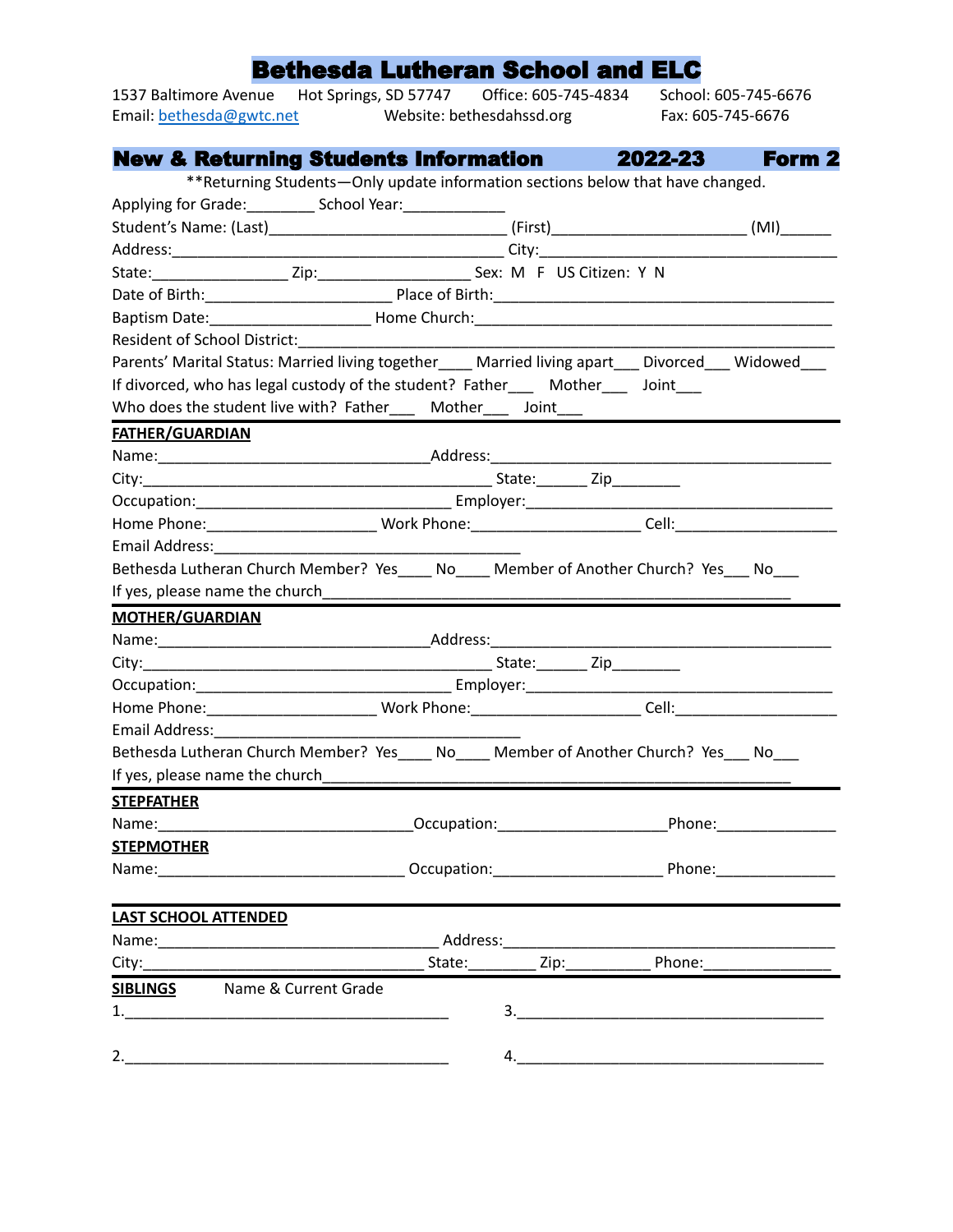1537 Baltimore Avenue Hot Springs, SD 57747 Office: 605-745-4834 School: 605-745-6676 Email: [bethesda@gwtc.net](mailto:bethesda@gwtc.net) Website: bethesdahssd.org Fax: 605-745-6676

### Tuition & Fees 2022-23 Form 3

#### **FINANCIAL OBLIGATIONS**

Tuition is due monthly in advance, for the time period of the 15<sup>th</sup> through the 14<sup>th</sup> of each monthly cycle. Alternately, parents may pay by the year and receive a 2% discount. Members of Bethesda Lutheran Church receive a discount on Tuition only. Financial aid is available through South Dakota Partners in Education or through the Bethesda Lutheran Church School Board.

#### **REGISTRATION**

Please check the following fees that apply for your child. **These fees are non-refundable and due at the time of registration.**

#### **REGISTRATION FEES INCLUDE APPLICATION FEE AND MATERIALS FEE (a textbook and consumable**

#### **supply fee due at time of registration)**

- **\_\_\_\_\_\_** \$75 Preschool (Three and Four Year Old Students)
- \_\_\_\_\_\_ \$75 Pre-K (Four and Five Year Old Students)

 $$125$  Grades K – 3

\$45 Child Care only (After school or Friday only)

**\_\_\_\_\_\_ \$25 discount for Early Registration (Before April 15)**

#### **TUITION RATES**

#### **EARLY CHILDHOOD STUDENTS**

| Preschool and Pre-Kindergarten (M - TH, 3 through 5 year olds) 8 am-12 noon           | \$255/month |
|---------------------------------------------------------------------------------------|-------------|
| Preschool Plus Child Care (M - TH, 3 through 5 year olds) 7:15 am - 5:30 pm           | \$590/month |
| Child Care Fridays (3 through 8 year olds) 7:15 am - 5:30 pm                          | \$130/month |
| After-school Child Care (through $3^{rd}$ grade) 3:45 – 5:30 pm                       | \$130/month |
| Hourly (drop-in) Child Care (must be registered--subject to availability)<br>\$4/hour |             |
| Bethesda Lutheran Church members in good standing (Preschool only)                    | \$195/month |
| Bethesda Lutheran Church members in good standing (Preschool plus childcare)          | \$530/month |

#### **GRADES K – 3 STUDENTS**

| Community (Bethesda Lutheran Church non-members)  | \$385/month |
|---------------------------------------------------|-------------|
| Bethesda Lutheran Church members in good standing | \$225/month |